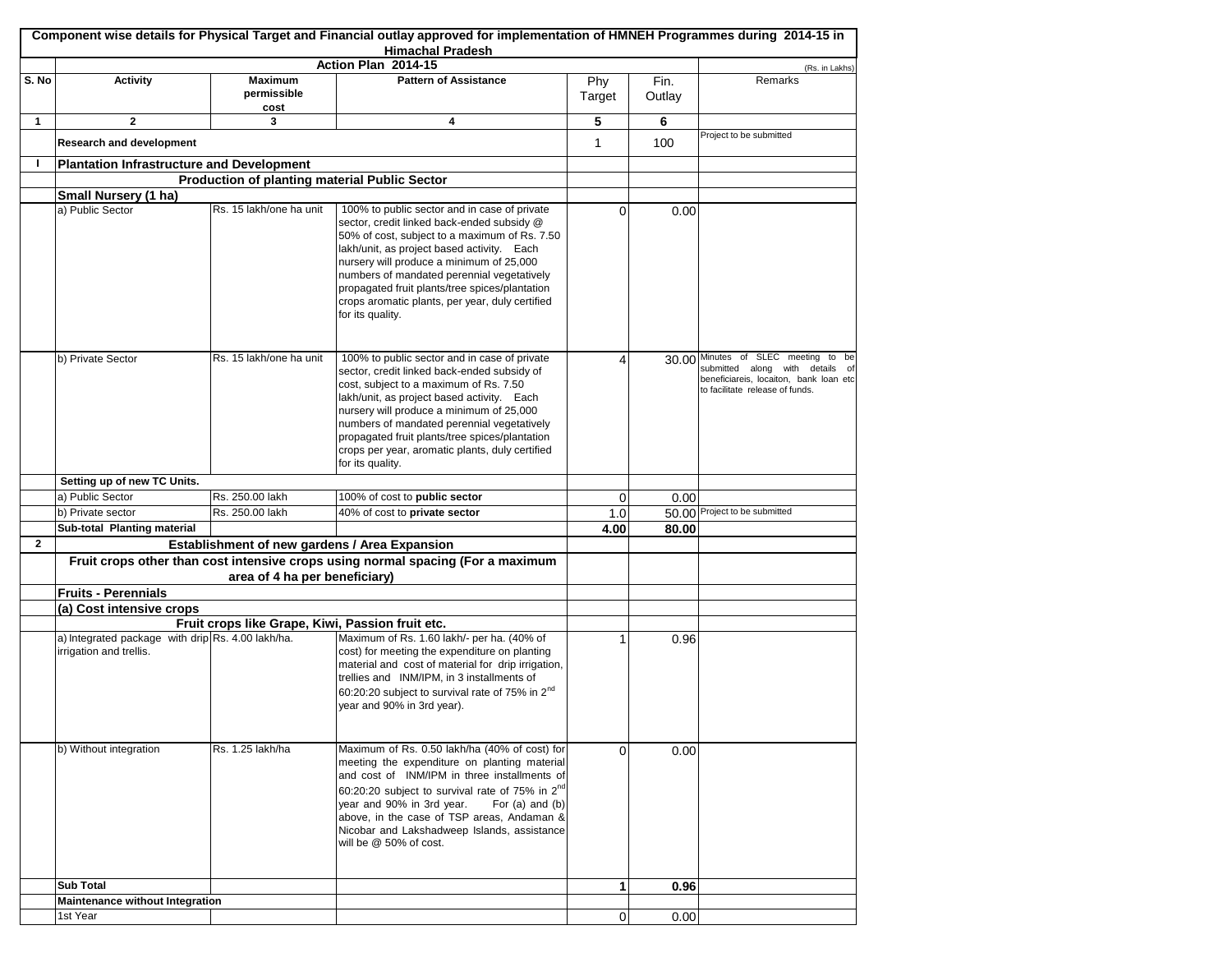|              |                                                                                   |                                       | Component wise details for Physical Target and Financial outlay approved for implementation of HMNEH Programmes during 2014-15 in<br><b>Himachal Pradesh</b>                                                                                                                                                                                                                                            |               |                |                |
|--------------|-----------------------------------------------------------------------------------|---------------------------------------|---------------------------------------------------------------------------------------------------------------------------------------------------------------------------------------------------------------------------------------------------------------------------------------------------------------------------------------------------------------------------------------------------------|---------------|----------------|----------------|
|              |                                                                                   |                                       | Action Plan 2014-15                                                                                                                                                                                                                                                                                                                                                                                     |               |                | (Rs. in Lakhs) |
| S. No        | <b>Activity</b>                                                                   | <b>Maximum</b><br>permissible<br>cost | <b>Pattern of Assistance</b>                                                                                                                                                                                                                                                                                                                                                                            | Phy<br>Target | Fin.<br>Outlay | Remarks        |
| $\mathbf{1}$ | $\overline{2}$                                                                    | 3                                     | 4                                                                                                                                                                                                                                                                                                                                                                                                       | 5             | 6              |                |
|              | 2nd Year                                                                          |                                       |                                                                                                                                                                                                                                                                                                                                                                                                         | $\Omega$      | 0.00           |                |
|              | ii) Strawberry                                                                    |                                       |                                                                                                                                                                                                                                                                                                                                                                                                         |               |                |                |
|              | a) Integrated package with drip Rs. 2.80 lakh/ha<br>irrigation & mulching         |                                       | Maximum of Rs. 1.12 lakh/ per ha. (40% of<br>cost) for meeting the expenditure on planting<br>material and cost of material for drip irrigation,<br>mulching and INM/IPM, in one installment.                                                                                                                                                                                                           | 1             | 1.12           |                |
|              | b) Without integration                                                            | Rs. 1.25 lakh/ha                      | Maximum of Rs. 0.50 lakh/ha (40% of cost) for<br>meeting the expenditure on planting material<br>and cost of INM/IPM one installment.<br>For (a) and (b) above, in the case of TSP<br>areas, Andaman & Nicobar and Lakshadweep<br>Islands, assistance will be @ 50% of cost.                                                                                                                            | 2             | 1.25           |                |
|              | <b>Sub Total</b>                                                                  |                                       |                                                                                                                                                                                                                                                                                                                                                                                                         | 3             | 2.37           |                |
|              | Maintenance without Integration                                                   |                                       |                                                                                                                                                                                                                                                                                                                                                                                                         |               |                |                |
|              | 1st Year                                                                          |                                       |                                                                                                                                                                                                                                                                                                                                                                                                         | 0             | 0.00           |                |
|              | 2nd Year                                                                          |                                       |                                                                                                                                                                                                                                                                                                                                                                                                         | 0             | 0.00           |                |
|              | vii) Papaya                                                                       |                                       |                                                                                                                                                                                                                                                                                                                                                                                                         |               |                |                |
|              | a) Integrated package with<br>drip irrigation.                                    | Rs. 2.00 lakh/ha.                     | Maximum of Rs. 0.80 lakh/ha (40% of the cost)<br>for meeting expenditure on planting material,<br>drip irrigation and cost of material for INM/IPM,<br>in 2 installments (75:25).                                                                                                                                                                                                                       | 0             | 0.00           |                |
|              | b) Without integration                                                            | Rs. 60,000/ha                         | Maximum of Rs. 0.30 lakh/ha (50 % of cost) for<br>meeting the expenditure on planting material<br>and cost of INM/IPM in 2 installments (75:25).<br>For (a) and (b) above, in the case of NE and<br>Himalayan States, TSP areas, Andaman &<br>Nicobar<br>Lakshadweep<br>Islands,<br>and<br>assistance will be @ 50% of cost in 2<br>installments (75:25).                                               | 3.0           | 0.68           |                |
|              | <b>Sub Total</b>                                                                  |                                       |                                                                                                                                                                                                                                                                                                                                                                                                         | 3             | 0.68           |                |
|              | Maintenance without Integration                                                   |                                       |                                                                                                                                                                                                                                                                                                                                                                                                         |               |                |                |
|              | 1st Year                                                                          |                                       |                                                                                                                                                                                                                                                                                                                                                                                                         | 0             | 0.00           |                |
|              | ix) High density planting (mango, guava, litchi, pomegranate, apple, citrus etc). |                                       |                                                                                                                                                                                                                                                                                                                                                                                                         |               |                |                |
|              | a) Integrated package with drip<br>irrigation                                     | Rs. 1.50 lakh /ha                     | Maximum of Rs. 0.60 lakh per ha. (40% of<br>cost) for meeting the expenditure on planting<br>material, cost of drip system, INM/IPM, canopy<br>management etc., in 3 installments of 60:20:20<br>subject to survival rate of 75% in 2nd year and<br>90% in 3rd year).                                                                                                                                   | 0             | 0.00           |                |
|              | b) Without Integration.                                                           | Rs. 1.00 lakh/ha.                     | Maximum of Rs. 0.40 lakh/ha (40% of the cost)<br>for meeting the expenditure on planting<br>material and cost of INM/IPM in 3 installments<br>$(60:20:20)$ .<br>For (a) and (b) above, in the case of TSP<br>areas, Andaman & Nicobar and Lakshadweep<br>Islands, assistance will be @ 50% of cost in 3<br>installments of 60:20:20 subject to survival rate<br>of 75% in 2nd year and 90% in 3rd year) | 163           | 48.90          |                |
|              | <b>Sub Total</b>                                                                  |                                       |                                                                                                                                                                                                                                                                                                                                                                                                         | 163           | 48.90          |                |
|              | <b>Maintenance without Integration</b>                                            |                                       |                                                                                                                                                                                                                                                                                                                                                                                                         |               |                |                |
|              | 1st Year                                                                          |                                       |                                                                                                                                                                                                                                                                                                                                                                                                         | 140           | 16.80          |                |
|              | 2nd Year                                                                          |                                       |                                                                                                                                                                                                                                                                                                                                                                                                         | 146           | 17.52          |                |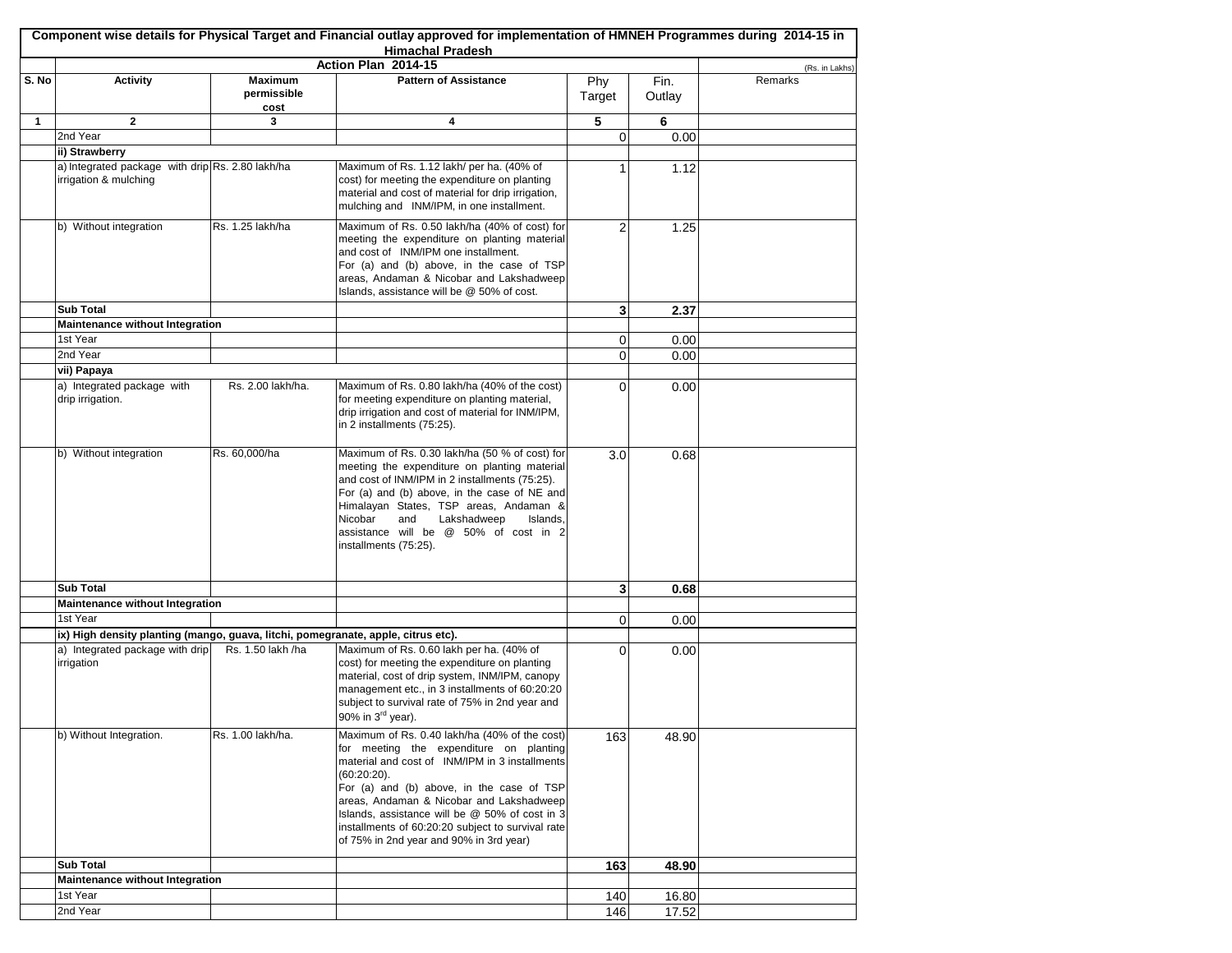|       |                                                                      |                                | <b>Himachal Pradesh</b><br>Action Plan 2014-15                                                                                                                                                                                                                           |               |                |                |
|-------|----------------------------------------------------------------------|--------------------------------|--------------------------------------------------------------------------------------------------------------------------------------------------------------------------------------------------------------------------------------------------------------------------|---------------|----------------|----------------|
|       |                                                                      |                                | <b>Pattern of Assistance</b>                                                                                                                                                                                                                                             |               |                | (Rs. in Lakhs) |
| S. No | <b>Activity</b>                                                      | Maximum<br>permissible<br>cost |                                                                                                                                                                                                                                                                          | Phy<br>Target | Fin.<br>Outlay | Remarks        |
| 1     | $\mathbf{2}$                                                         | 3                              | 4                                                                                                                                                                                                                                                                        | 5             | 6              |                |
|       | Sub Total maintenance                                                |                                |                                                                                                                                                                                                                                                                          | 286           | 34.32          |                |
|       | (b) Fruit crops other than cost intensive crops using normal spacing |                                |                                                                                                                                                                                                                                                                          |               |                |                |
|       | a) Integrated package with drip Rs. 1.00 lakh/ha<br>irrigation       |                                | Maximum of Rs. 0.40 lakh/ ha. (40% of cost)<br>for meeting the expenditure on planting                                                                                                                                                                                   | 0             | 0.00           |                |
|       |                                                                      |                                | material, cost of drip system, INM/IPM, canopy<br>management etc in 3 installments of 60:20:20<br>subject to survival rate of 75% in 2nd year &<br>90% in 3rd year for perennial crops and for non<br>perennial crops in 2 installments of 75:25.                        |               |                |                |
|       | b) Without Integration                                               | Rs. 60,000/ha                  | Maximum of Rs. 0.30 lakh/ha (50 % of cost) for<br>meeting the expenditure on planting material<br>and cost of INM/IPM in 3 installments of<br>60:20:20.                                                                                                                  | 712           | 128.16         |                |
|       | <b>Sub Total</b>                                                     |                                |                                                                                                                                                                                                                                                                          | 712           | 128.16         |                |
|       | Maintenance without Integration                                      |                                |                                                                                                                                                                                                                                                                          |               |                |                |
|       | 1st Year                                                             |                                |                                                                                                                                                                                                                                                                          | 713           | 42.78          |                |
|       | 2nd Year                                                             |                                |                                                                                                                                                                                                                                                                          | 629           | 37.74          |                |
|       | Sub Total maintenance                                                |                                |                                                                                                                                                                                                                                                                          | 1342.00       | 80.52          |                |
|       |                                                                      |                                | Vegetable (For maximum area of 2 ha per beneficiary)                                                                                                                                                                                                                     |               |                |                |
|       | Hybrid                                                               | Rs.50,000/ha                   | 40% of cost in general areas                                                                                                                                                                                                                                             | 200           | 50.00          |                |
|       | Sub-total                                                            |                                |                                                                                                                                                                                                                                                                          | 200           | 50.00          |                |
| 3     | Flowers (For a maximum of 2 ha per beneficiary)                      |                                |                                                                                                                                                                                                                                                                          |               |                |                |
|       | <b>Cut flowers</b>                                                   |                                |                                                                                                                                                                                                                                                                          |               |                |                |
|       | Small & Marginal Farmers                                             | Rs. 1.00 lakh/ha               | 50% of cost in NE & HS, TSP areas, A&N and<br>Lakshadweep Islands.                                                                                                                                                                                                       | 21.0          | 10.50          |                |
|       | Other farmers                                                        | do                             | 50% of cost in NE & HS, TSP areas, A&N and<br>Lakshadweep Islands.                                                                                                                                                                                                       | 0.0           | 0.00           |                |
|       | <b>Bulbulous flowers</b>                                             |                                |                                                                                                                                                                                                                                                                          |               |                |                |
|       | Small & Marginal Farmers                                             | Rs. 1.50 lakh/ha               | 50% of cost in NE & HS, TSP areas, A&N and<br>Lakshadweep Islands.                                                                                                                                                                                                       | 14.0          | 10.50          |                |
|       | Other farmers                                                        | do                             | 50% of cost in NE & HS, TSP areas, A&N and<br>Lakshadweep Islands.                                                                                                                                                                                                       | 0.0           | 0.00           |                |
|       | <b>Loose Flowers</b>                                                 |                                |                                                                                                                                                                                                                                                                          |               |                |                |
|       | Small & Marginal Farmers<br>Other farmers                            | Rs. 40,000/ha<br>do            | 50% of cost in NE & HS, TSP areas, A&N and<br>Lakshadweep Islands.<br>50% of cost in NE & HS, TSP areas, A&N and                                                                                                                                                         | 37.0          | 7.40           |                |
|       |                                                                      |                                | Lakshadweep Islands.                                                                                                                                                                                                                                                     | 0.0           | 0.00           |                |
|       | Sub-total                                                            |                                |                                                                                                                                                                                                                                                                          | 72.0          | 28.40          |                |
| 4     | Spices (For a maximum area of 4 ha per beneficiary)                  |                                |                                                                                                                                                                                                                                                                          |               |                |                |
|       |                                                                      |                                |                                                                                                                                                                                                                                                                          |               |                |                |
|       | Seed spice & Rhizomatic                                              | Rs.30,000/ha                   | Maximum of Rs. 12,000/- per ha. (40% of cost)<br>for meeting the expenditure on planting<br>material and cost of material for INM/IPM etc).                                                                                                                              | 211           | 25.32          |                |
|       | <b>Perennial spices</b><br>(black pepper)                            | Rs. 50,000/ha                  | Maximum of Rs. 20,000/- per ha (@40% of<br>cost) for meeting the expenditure on planting<br>material and cost of material for INM/IPM etc.<br>For (i) and (ii) above, in the case of TSP areas,<br>Andaman and Lakshadweep Islands,<br>assistance will be @ 50% of cost. | $\Omega$      | 0.00           |                |
|       | Sub-total                                                            |                                |                                                                                                                                                                                                                                                                          | 211           | 25.32          |                |
|       | <b>Grand Total Area Exp.</b>                                         |                                |                                                                                                                                                                                                                                                                          | 1365.00       | 284.79         |                |
|       | <b>Grand Total Maintenance</b>                                       |                                |                                                                                                                                                                                                                                                                          | 1628.00       | 114.84         |                |
|       | <b>Mushrooms</b>                                                     |                                |                                                                                                                                                                                                                                                                          |               |                |                |
|       | <b>Production unit</b>                                               |                                |                                                                                                                                                                                                                                                                          |               |                |                |
|       | Public Sector                                                        | Rs. 20.00 lakh/ unit           | 100% of the cost.                                                                                                                                                                                                                                                        | 0.0           | 0.00           |                |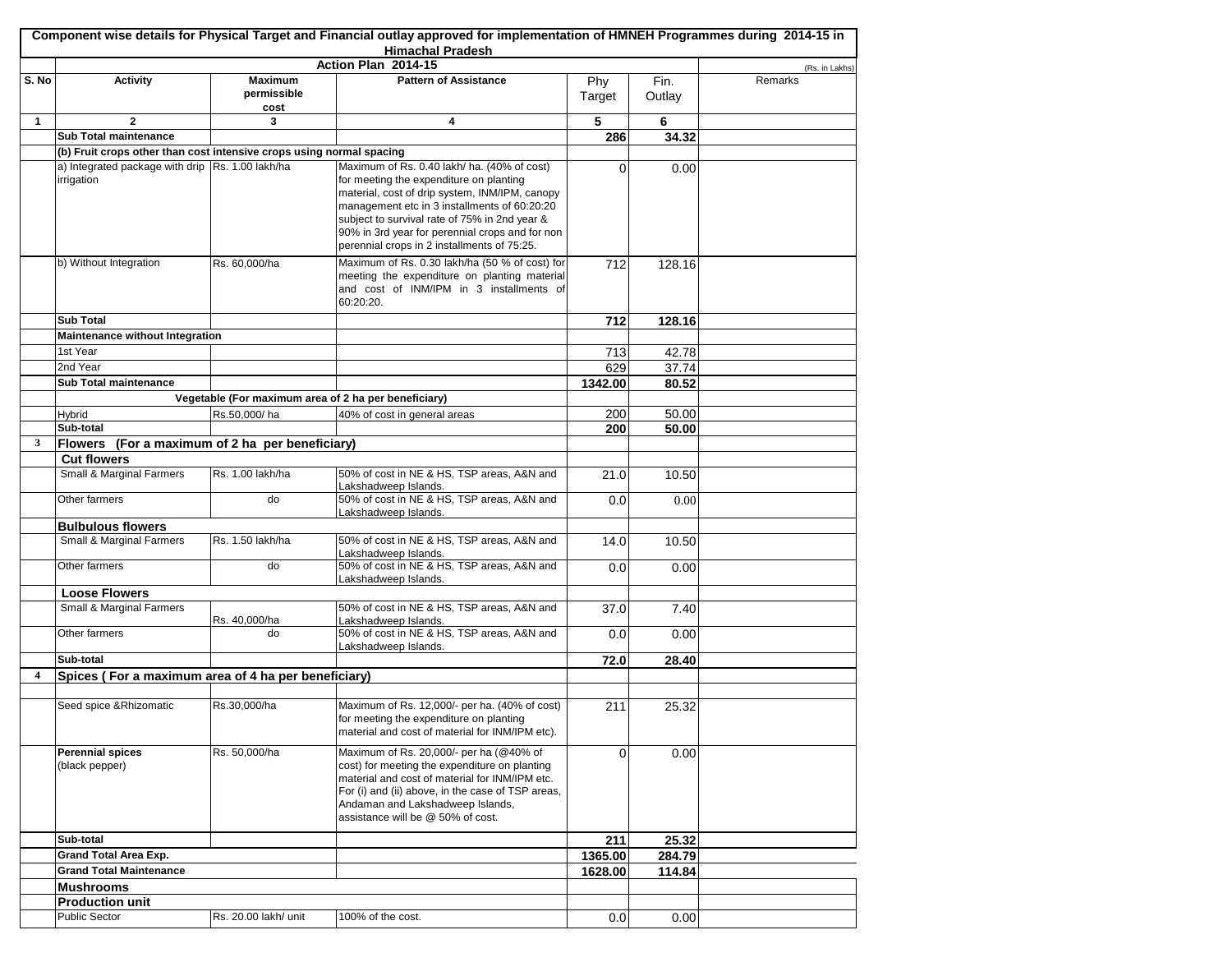|       |                                              |                                                 | Component wise details for Physical Target and Financial outlay approved for implementation of HMNEH Programmes during 2014-15 in<br><b>Himachal Pradesh</b> |               |                 |                                                                                                                |
|-------|----------------------------------------------|-------------------------------------------------|--------------------------------------------------------------------------------------------------------------------------------------------------------------|---------------|-----------------|----------------------------------------------------------------------------------------------------------------|
|       |                                              |                                                 | Action Plan 2014-15                                                                                                                                          |               |                 | (Rs. in Lakhs)                                                                                                 |
| S. No | <b>Activity</b>                              | <b>Maximum</b><br>permissible<br>cost           | <b>Pattern of Assistance</b>                                                                                                                                 | Phy<br>Target | Fin.<br>Outlay  | Remarks                                                                                                        |
| 1     | $\mathbf{2}$                                 | 3                                               | 4                                                                                                                                                            | 5             | 6               |                                                                                                                |
|       | <b>Private Sector</b>                        | Rs. 20.00 lakh/ unit                            | 40% of cost for private sector, for meeting the<br>expenditure on infrastructure, as credit linked<br>back ended subsidy.                                    | 5.0           | 40.00           |                                                                                                                |
|       | Spawn making unit                            |                                                 |                                                                                                                                                              |               |                 |                                                                                                                |
|       | <b>Public Sector</b>                         | Rs. 15 lakh/ unit                               | 100% of the cost.                                                                                                                                            | 0.0           | 0.00            |                                                                                                                |
|       | <b>Private Sector</b>                        | Rs. 15 lakh/ unit                               | 40% of cost for private sector, for meeting the<br>expenditure on infrastructure, as credit linked<br>back ended subsidy.                                    | 2.0           | 12.00           |                                                                                                                |
|       | Compost making unit                          |                                                 |                                                                                                                                                              |               |                 |                                                                                                                |
|       | <b>Public Sector</b>                         | Rs. 20.00 lakh/ unit                            | 100% of the cost.                                                                                                                                            | 0.0           | 0.00            |                                                                                                                |
|       | <b>Private Sector</b>                        | Rs. 20.00 lakh/ unit                            | 40% of cost for private sector, for meeting the<br>expenditure on infrastructure, as credit linked<br>back ended subsidy.                                    | 3.0           | 24.00           |                                                                                                                |
|       | <b>Sub-total Mushroom</b>                    |                                                 |                                                                                                                                                              | 10.00         | 76.00           |                                                                                                                |
|       | <b>Creation of Water resources</b>           |                                                 |                                                                                                                                                              |               |                 |                                                                                                                |
|       | <b>Community tanks</b>                       |                                                 |                                                                                                                                                              |               |                 |                                                                                                                |
|       |                                              |                                                 | ii) Water harvesting system for individuals- for storage of water in 20mx20mx3m                                                                              |               |                 |                                                                                                                |
|       | Plain areas                                  | areas and                                       | Rs. 1.50 lakh/unit in plain 50% of cost. Maintenance to be ensured by<br>the beneficiary.                                                                    | 0             | 0.0             |                                                                                                                |
|       | Hilly areas.                                 | areas                                           | Rs. 1.80 lakh/unit in hilly 50% of cost. Maintenance to be ensured by<br>the beneficiary.                                                                    | 250           | 225.00          |                                                                                                                |
|       | Sub-total                                    |                                                 |                                                                                                                                                              | 250           | 225.00          |                                                                                                                |
| 5     |                                              | Protected cultivation (Area in hectare)         |                                                                                                                                                              |               |                 |                                                                                                                |
|       | a) Green House structure                     |                                                 |                                                                                                                                                              |               |                 |                                                                                                                |
|       | Fan & Pad system                             | area 500 Sq. m)                                 | Rs. 1650/Sq.m (up to 50% of cost for a maximum area of 4000 sq. m<br>per beneficiary.                                                                        | 0.70          | 66.41           | Minutes of SLEC meeting to be<br>submitted along with details of<br>beneficiareis, locaiton, etc to facilitate |
|       | Fan & Pad system                             | Sq.m up to 1008 Sqm)                            | Rs. 1465/Sq. m (>500 50% of cost for a maximum area of 4000 sq. m<br>per beneficiary.                                                                        | 1.16          | 97.72           |                                                                                                                |
|       | Fan & Pad system                             | Sq. m up to 2080 Sq.m) per beneficiary.         | Rs. 1420/Sq. m (>1008 50% of cost for a maximum area of 4000 sq. m                                                                                           | 0.04          | 3.27            |                                                                                                                |
|       | Fan & Pad system                             | Sq. m upto 4000 Sq.m)                           | Rs. 1400/Sq. m (>2080 50% of cost for a maximum area of 4000 sq. m<br>per beneficiary.                                                                       | 0.00          | 0.00            |                                                                                                                |
|       | (b) Naturally ventilated system              |                                                 |                                                                                                                                                              |               |                 |                                                                                                                |
|       | (i) Tubular structur                         | area 500 Sq. m)<br>Rs. 935/Sq.m (>500 Sq.       | Rs. 1060/Sq.m (up to 50% of the cost limited to 4000 Sq.m per<br>beneficiary.<br>50% of the cost limited to 4000 Sq.m per                                    | 3.05          | 185.90          |                                                                                                                |
|       | (i) Tubular structur<br>(i) Tubular structur | m up to 1008 Sq. m)<br>Rs. 890/Sq. m (>1008     | beneficiary.<br>50% of the cost limited to 4000 Sq.m per                                                                                                     | 4.49<br>0.40  | 241.45<br>20.52 |                                                                                                                |
|       |                                              | Sq.m up to 2080 Sq. m)                          | beneficiary.                                                                                                                                                 |               |                 |                                                                                                                |
|       | (i) Tubular structur                         | Rs. 844/Sq. m (>2080<br>Sq. m up to 4000 Sq. m) | 50% of the cost limited to 4000 Sq.m per<br>beneficiary.                                                                                                     | 0.60          | 29.12           |                                                                                                                |
|       | ii) Wooden structure                         | Rs. 540/Sq. m                                   | 50% of the cost limited to 20 units (each unit<br>not to exceed 200 Sq.m per beneficiary).                                                                   | 0.00          | 0.00            |                                                                                                                |
|       | ii) Wooden structure                         | Rs. 621/Sq. m for hilly<br>areas                | 50% of the cost limited to 20 units (each unit<br>not to exceed 200 Sq.m per beneficiary).                                                                   | 0.40          | 12.42           |                                                                                                                |
|       | iii) Bamboo structure                        | Rs. 450/Sq. m                                   | 50% of the cost limited to 20 units (each unit<br>should not exceed 200 Sqm per beneficiary.                                                                 | 0.00          | 0.00            |                                                                                                                |
|       | iii) Bamboo structure                        | Rs. 518/Sq. m for hilly<br>areas                | 50% of the cost limited to 20 units (each unit<br>should not exceed 200 Sqm per beneficiary.                                                                 | 0.40          | 10.36           |                                                                                                                |
|       | d) Shade Net House                           |                                                 |                                                                                                                                                              |               |                 |                                                                                                                |
|       | i) Tubular structure                         | Rs. 710/Sq.m                                    | 50% of cost limited to 4000 Sq.m per<br>beneficiarv.                                                                                                         | 0.00          | 0.00            |                                                                                                                |
|       | i) Tubular structure                         | Rs. 816/Sq.m for hilly<br>areas                 | 50% of cost limited to 4000 Sq.m per<br>beneficiary.                                                                                                         | 0.58          | 23.66           |                                                                                                                |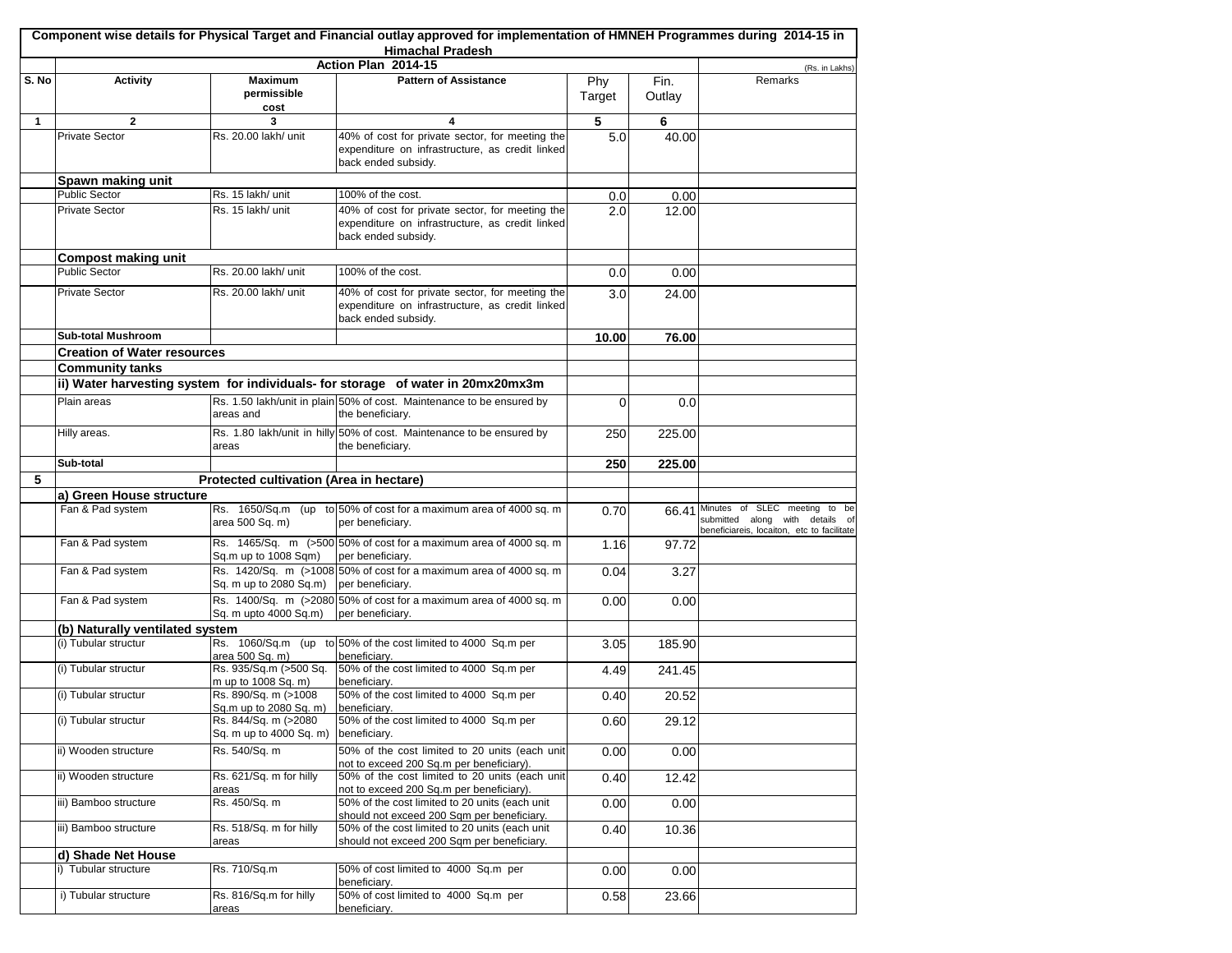|                |                                                                                                              |                                       | Component wise details for Physical Target and Financial outlay approved for implementation of HMNEH Programmes during 2014-15 in<br><b>Himachal Pradesh</b>                                                                                                                |               |                |                                                                                                                                             |
|----------------|--------------------------------------------------------------------------------------------------------------|---------------------------------------|-----------------------------------------------------------------------------------------------------------------------------------------------------------------------------------------------------------------------------------------------------------------------------|---------------|----------------|---------------------------------------------------------------------------------------------------------------------------------------------|
|                |                                                                                                              |                                       | Action Plan 2014-15                                                                                                                                                                                                                                                         |               |                | (Rs. in Lakhs)                                                                                                                              |
| S. No          | <b>Activity</b>                                                                                              | <b>Maximum</b><br>permissible<br>cost | <b>Pattern of Assistance</b>                                                                                                                                                                                                                                                | Phy<br>Target | Fin.<br>Outlay | Remarks                                                                                                                                     |
| 1              | $\mathbf{2}$                                                                                                 | 3                                     | 4                                                                                                                                                                                                                                                                           | 5             | 6              |                                                                                                                                             |
|                | iii) Bamboo structure                                                                                        | Rs.360/Sq.m                           | 50% of cost limited to 20 units (each unit not to<br>200 sq. m) per beneficiary.<br>exceed                                                                                                                                                                                  | 0.00          | 0.00           |                                                                                                                                             |
|                | iii) Bamboo structure                                                                                        | Rs. 414/Sq. m for hilly<br>areas      | 50% of cost limited to 20 units (each unit not to<br>200 sq. m) per beneficiary.<br>exceed                                                                                                                                                                                  | 0.15          | 3.11           |                                                                                                                                             |
|                | <b>Plastic Tunnels</b>                                                                                       | Rs. 60/Sq.m                           | 50% of cost limited 1000 sq. m per beneficiary.                                                                                                                                                                                                                             | $\Omega$      | 0.00           |                                                                                                                                             |
|                | <b>Plastic Tunnels</b>                                                                                       | Rs.75/Sq.m for hilly<br>areas.        | 50% of cost limited 1000 sq. m per beneficiary.                                                                                                                                                                                                                             | 0.14          | 0.53           |                                                                                                                                             |
|                | Walk in tunnels                                                                                              | Rs. 600/ Sq.m                         | 50% of the cost limited to 4000 sq.m. (each<br>unit not to exceed 800 Sq. m per beneficiary).                                                                                                                                                                               | 0             | 0.00           |                                                                                                                                             |
|                | e) Anti Bird/Anti Hail Nets                                                                                  | Rs.35/- per Sq.m                      | 50% of cost limited to 5000 Sq.m per<br>beneficiary.                                                                                                                                                                                                                        | 94.24         | 164.92         |                                                                                                                                             |
|                | f) Cost of planting material &<br>cultivation of high value<br>vegetables grown in poly<br>house             | Rs.140/Sq. m                          | 50% of cost limited to 4000 Sq.m per<br>beneficiary.                                                                                                                                                                                                                        | 2.92          | 20.44          |                                                                                                                                             |
|                | g) Cost of planting material &<br>cultivation of Orchid &<br>Anthurium under poly<br>house/shade net house.  | Rs. 700/Sq.m                          | 50% of cost limited to 4000 Sq. m per<br>beneficiary.                                                                                                                                                                                                                       | 0.00          | 0.00           |                                                                                                                                             |
|                | h) Cost of planting material &<br>cultivation of Carnation &<br>Gerbera under poly<br>house/shade net house. | Rs. 610/Sq.m                          | 50% of cost limited to 4000 Sq. m per<br>beneficiary.                                                                                                                                                                                                                       | 8.50          | 259.25         |                                                                                                                                             |
|                | i) Cost of planting material &<br>cultivation of Rose and lilum<br>under poly house/shade net<br>house       | Rs. 426/Sq.m                          | 50% of cost limited to 4000 Sq. m per<br>beneficiary.                                                                                                                                                                                                                       | 1.40          | 29.82          |                                                                                                                                             |
|                | Sub-total protected cultivation                                                                              |                                       |                                                                                                                                                                                                                                                                             | 119.17        | 1168.88        |                                                                                                                                             |
| 6              |                                                                                                              |                                       | Promotion of Integrated Nutrient Management(INM)/ Integrated Pest Management                                                                                                                                                                                                |               |                |                                                                                                                                             |
|                | Promotion of IPM                                                                                             | Rs. 4000/ha                           | 30% of cost subject to a maximum of Rs<br>1200/ha limited to 4.00 ha/ beneficiary.                                                                                                                                                                                          | 30            |                | 0.36 Minutes of SLEC meeting<br>to be<br>submitted along with details of<br>beneficiareis, locaiton, etc to facilitate<br>release of funds. |
|                | <b>Plant Health Clinic</b>                                                                                   |                                       |                                                                                                                                                                                                                                                                             |               |                |                                                                                                                                             |
|                | a) Public Sector                                                                                             | Rs. 25.00 lakhs/unit                  | 100% to Public sector                                                                                                                                                                                                                                                       | 18            |                | 450.00 Project to be submitted duly justifying<br>the need for so many units.                                                               |
|                | Sub-total INM / IPM                                                                                          |                                       |                                                                                                                                                                                                                                                                             | 48            | 450.36         |                                                                                                                                             |
| $\overline{7}$ | <b>Adoption Organic Farming</b>                                                                              |                                       |                                                                                                                                                                                                                                                                             |               |                |                                                                                                                                             |
|                | (i) Adoption of Organic<br>Farming. 1st Year (ha)                                                            | Rs. 20,000/ha                         | 50% of cost limited to Rs.10000/ha for a<br>maximum area of 4 ha. per beneficiary, spread<br>over a period of 3 years involving an assistance<br>of Rs.4000/- in first year and Rs.3000/- each in<br>second & third year. The programme to be<br>linked with certification. | 18            |                | 0.72 Project to be submitted                                                                                                                |
|                | 2nd Year                                                                                                     | Rs. 20,000/ha                         | 50% of cost limited to Rs.10000/ha for a<br>maximum area of 4 ha. per beneficiary, spread<br>over a period of 3 years involving an assistance<br>of Rs.4000/- in first year and Rs.3000/- each in<br>second & third year. The programme to be<br>linked with certification. | 18            | 0.54           |                                                                                                                                             |
|                | 3rd Year                                                                                                     | Rs. 20,000/ha                         | 50% of cost limited to Rs.10000/ha for a<br>maximum area of 4 ha. per beneficiary, spread<br>over a period of 3 years involving an assistance<br>of Rs.4000/- in first year and Rs.3000/- each in<br>second & third year. The programme to be<br>linked with certification. | 18            | 0.54           |                                                                                                                                             |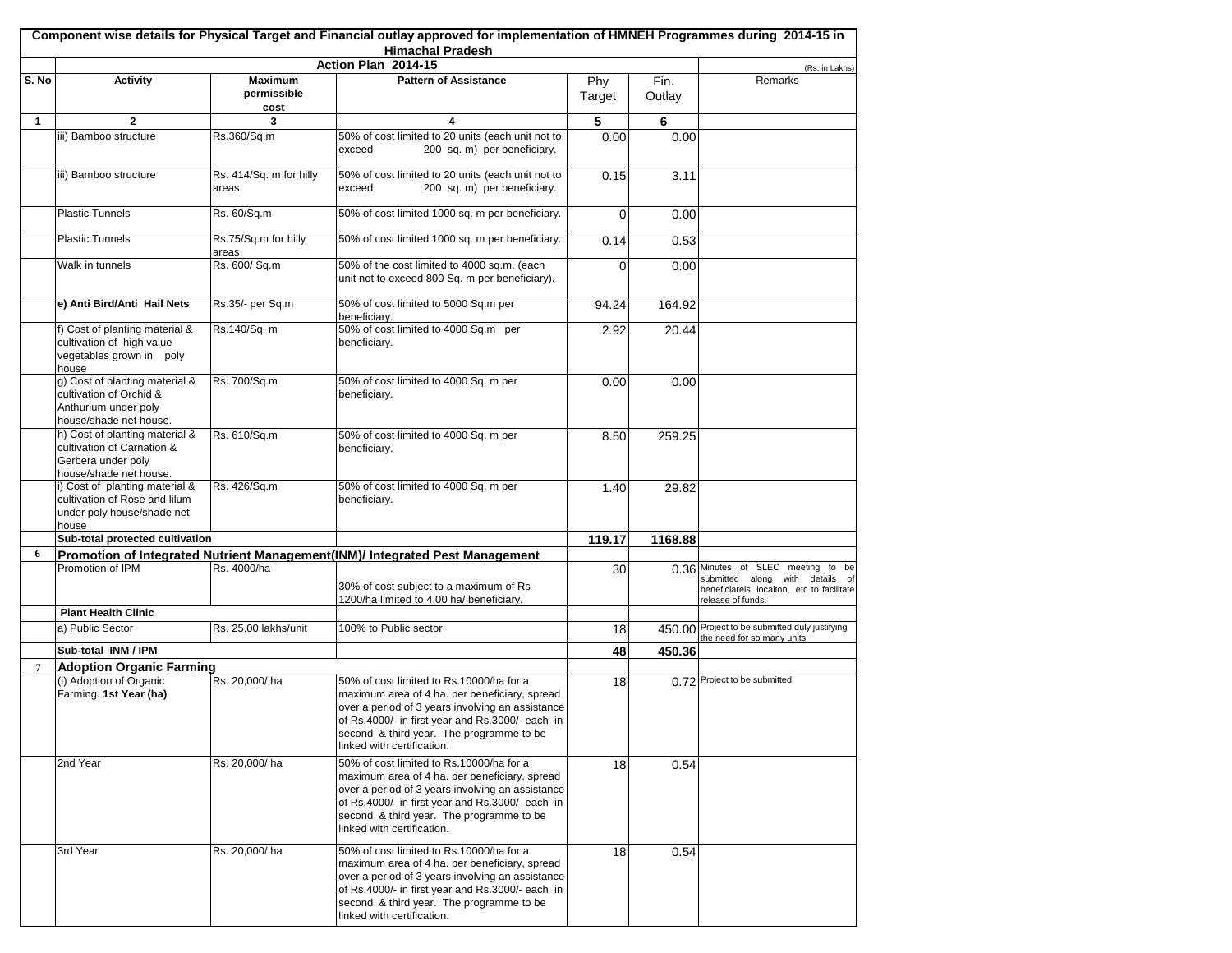|              |                                                                                                   |                                                                                           | <b>Himachal Pradesh</b><br>Action Plan 2014-15                                                                                                                                                                                                                       |                |                | (Rs. in Lakhs)                                                                                                |
|--------------|---------------------------------------------------------------------------------------------------|-------------------------------------------------------------------------------------------|----------------------------------------------------------------------------------------------------------------------------------------------------------------------------------------------------------------------------------------------------------------------|----------------|----------------|---------------------------------------------------------------------------------------------------------------|
| S. No        | <b>Activity</b>                                                                                   | <b>Maximum</b><br>permissible<br>cost                                                     | <b>Pattern of Assistance</b>                                                                                                                                                                                                                                         | Phy<br>Target  | Fin.<br>Outlay | Remarks                                                                                                       |
| $\mathbf{1}$ | $\mathbf{2}$                                                                                      | 3                                                                                         | 4                                                                                                                                                                                                                                                                    | 5              | 6              |                                                                                                               |
|              | iii) Vermi compost Units /organic input production unit                                           |                                                                                           |                                                                                                                                                                                                                                                                      |                |                |                                                                                                               |
|              | i) Vermi compost Units                                                                            | Rs.1,00,000/ unit for<br>permanent structure and<br>Rs. 16,000/unit for HDPE<br>Vermibed. | 50% of cost conforming to the size of the unit of<br>30'x8'x2.5' dimension of permanent structure to<br>be administered on pro-rata basis. 50% of cost<br>conforming to the size of 96 cft (12'x4'x2') and<br>IS 15907:2010 to be administered on pro-rata<br>basis. | 300            |                | 150.00 Designs para meter of HDPE beds will<br>conformer to BIS standards (IS<br>15907:2010)                  |
|              | ii) Vermibeds                                                                                     | do                                                                                        | do                                                                                                                                                                                                                                                                   | 35             | 2.80           |                                                                                                               |
|              | Sub-total                                                                                         |                                                                                           |                                                                                                                                                                                                                                                                      | 18.00          | 154.60         |                                                                                                               |
|              | <b>Certification for Good</b><br><b>Agricultural Practices (GAP),</b><br>Including infrastructure | Rs. 10,000/ha                                                                             | 50% of the cost for maximum of<br>4ha/beneficiary.                                                                                                                                                                                                                   |                | 0.00           |                                                                                                               |
|              | <b>Centre of Excellence for</b><br><b>Horticulture</b>                                            | Rs.1000.00 lakh/ centre                                                                   | 100% of cost to public sector. This can be<br>established through bi-lateral co-operation<br>also.                                                                                                                                                                   | 0              | 0.00           |                                                                                                               |
| 8            | Pollination support through beekeeping                                                            |                                                                                           |                                                                                                                                                                                                                                                                      |                |                |                                                                                                               |
|              | Production of nucleus stock<br>(Public sector)                                                    | Rs. 20.00 lakh                                                                            | 100% of the cost.                                                                                                                                                                                                                                                    | 0              | 0.00           |                                                                                                               |
|              | Production of bee colonies<br>by bee breeder                                                      | Rs. 10.00 lakh                                                                            | 40% of cost for producing min. of 2000<br>colonies / year                                                                                                                                                                                                            | 2              | 8.00           |                                                                                                               |
|              | Honey bee colony                                                                                  | Rs.2000/colony of 8<br>frames                                                             | 40% of cost limited to 50 colonies / beneficiary.                                                                                                                                                                                                                    | 500            | 4.00           |                                                                                                               |
|              | <b>Hives</b>                                                                                      | Rs 2000/ per hive.                                                                        | 40% of cost limited to 50 colonies / beneficiary.                                                                                                                                                                                                                    | 500            | 4.00           |                                                                                                               |
|              | Equipment including honey<br>extractor (4 frame), food grade<br>container (30 kg), net, etc.      | Rs. 20,000/set                                                                            | 40% of the cost limited to one set per<br>beneficiary.                                                                                                                                                                                                               | 24             | 1.92           |                                                                                                               |
|              | Sub-total                                                                                         |                                                                                           |                                                                                                                                                                                                                                                                      | 500            | 17.92          |                                                                                                               |
| 9            | <b>Horticulture Mechanization</b>                                                                 |                                                                                           |                                                                                                                                                                                                                                                                      |                |                |                                                                                                               |
|              | i) Tractor (upto 20 PTO HP)                                                                       | 3.00 lakh/unit                                                                            | 25% of cost, subject to a maximum of Rs. 0.75<br>lakh/unit for general category farmers, and in<br>the case if SC, ST, Small & Marginal famers,<br>women farmers and beneficiaries in NE states,<br>35% of cost, subject to a maximum of Rs. 1.00<br>lakh per unit.  | 153            |                | 153.00 In Lieu of Power Machines (upto 20<br>BHP) including small farm tractor with<br>rotavator/ equipments. |
|              | ii) Power Tiller                                                                                  |                                                                                           |                                                                                                                                                                                                                                                                      |                |                |                                                                                                               |
|              | a) Power tiller (below 8 BHP)                                                                     | 1.00 lakh per unit                                                                        | Subject to a maximum of Rs.0.40 lakh/unit for<br>general category farmers, and in the case if<br>SC, ST, Small & Marginal farmers, women<br>farmers and beneficiaries in NE states, subject<br>of a maximum of Rs. 0.50 lakh/unit.                                   | 737            |                | 368.50 In Lieu of Power/ hydraulic operated<br>machines/tools                                                 |
|              | b) Power tiller (8 BHP &<br>above)                                                                | 1.50 lakh per unit                                                                        | Subject to a maximum of Rs.0.60 lakh/unit for<br>general category farmers, and in the case if<br>SC, ST, Small & Marginal farmers, women<br>farmers and beneficiaries in NE states, subject<br>of a maximum of Rs. 0.75 lakh/unit.                                   | 0              | 0.00           |                                                                                                               |
|              | Sub-total                                                                                         |                                                                                           |                                                                                                                                                                                                                                                                      | 890            | 521.50         |                                                                                                               |
|              | <b>Technology Dissemination</b><br>through demonstration/ Front<br>Line Demonstration (FLD)       | Rs. 25.00 lakh                                                                            | 75 % of cost in farmers' field and 100% of cost<br>in farms belonging to Public Sector, SAUs etc.<br>No change                                                                                                                                                       | $\Omega$       | 0.00           |                                                                                                               |
| 10           | Human Resource Development (HRD)                                                                  |                                                                                           |                                                                                                                                                                                                                                                                      |                |                |                                                                                                               |
|              | HRD for Supervisors &<br>Entrepreneurs                                                            | Rs. 20.00 lakh / unit                                                                     | 100% of the cost in first year.<br>In subsequent<br>years, cost of infrastructure not to be claimed.                                                                                                                                                                 | $\Omega$       | 0.00           |                                                                                                               |
|              | <b>HRD</b> for Gardeners                                                                          | Rs. 15.00 lakh / unit                                                                     | 100% of the cost.                                                                                                                                                                                                                                                    | $\overline{0}$ | 0.00           |                                                                                                               |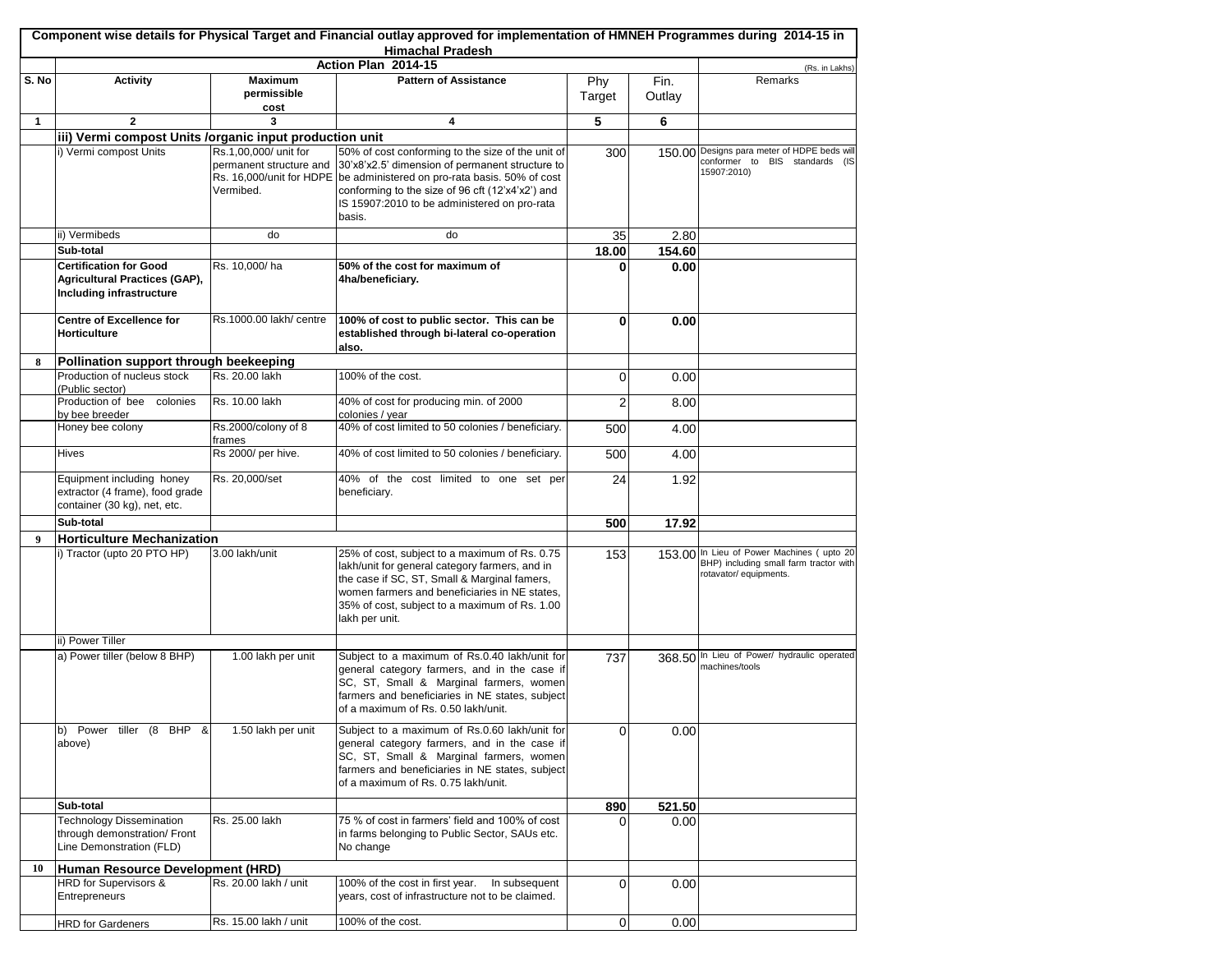|       |                                                                                                                                                                                 |                                                                                                                                                                                                                                       | Component wise details for Physical Target and Financial outlay approved for implementation of HMNEH Programmes during 2014-15 in<br><b>Himachal Pradesh</b>                       |               |                |                                                                                                                                               |
|-------|---------------------------------------------------------------------------------------------------------------------------------------------------------------------------------|---------------------------------------------------------------------------------------------------------------------------------------------------------------------------------------------------------------------------------------|------------------------------------------------------------------------------------------------------------------------------------------------------------------------------------|---------------|----------------|-----------------------------------------------------------------------------------------------------------------------------------------------|
|       |                                                                                                                                                                                 |                                                                                                                                                                                                                                       | Action Plan 2014-15                                                                                                                                                                |               |                | (Rs. in Lakhs)                                                                                                                                |
| S. No | <b>Activity</b>                                                                                                                                                                 | <b>Maximum</b><br>permissible<br>cost                                                                                                                                                                                                 | <b>Pattern of Assistance</b>                                                                                                                                                       | Phy<br>Target | Fin.<br>Outlay | Remarks                                                                                                                                       |
| 1     | $\mathbf{2}$                                                                                                                                                                    | 3                                                                                                                                                                                                                                     | 4                                                                                                                                                                                  | 5             | 6              |                                                                                                                                               |
|       |                                                                                                                                                                                 | <b>Training of farmers</b>                                                                                                                                                                                                            |                                                                                                                                                                                    |               |                |                                                                                                                                               |
|       | Within the State                                                                                                                                                                | Rs. 1000/day per farmer<br>including transport                                                                                                                                                                                        | 100% of the cost.                                                                                                                                                                  | 4932          | 49.32          |                                                                                                                                               |
|       | Outside the state                                                                                                                                                               | Project based as per<br>actual.                                                                                                                                                                                                       | 100% of the cost.                                                                                                                                                                  | 1725          | 17.25          |                                                                                                                                               |
|       |                                                                                                                                                                                 | (e) Exposure visit of farmers                                                                                                                                                                                                         |                                                                                                                                                                                    |               |                |                                                                                                                                               |
|       | Outside the State                                                                                                                                                               | Project based as per<br>actual.                                                                                                                                                                                                       | 100% of the cost.                                                                                                                                                                  | 1575          | 23.63          |                                                                                                                                               |
|       | Within the State                                                                                                                                                                | Project based as per<br>actual.                                                                                                                                                                                                       | 100% of the cost.                                                                                                                                                                  | 1875          | 15.00          |                                                                                                                                               |
|       |                                                                                                                                                                                 |                                                                                                                                                                                                                                       | Training / study tour of technical staff/ field functionaries                                                                                                                      |               |                |                                                                                                                                               |
|       | Within the State                                                                                                                                                                | Rs.300/day per<br>participant plus TA/DA,<br>as admissible                                                                                                                                                                            | 100% of the cost.                                                                                                                                                                  | 500           | 1.50           |                                                                                                                                               |
|       | Study tour to progressive<br>States/ units (group of<br>minimum 5 participants)                                                                                                 | Rs.800/day per<br>participant plus TA/DA,<br>as admissible                                                                                                                                                                            | 100% of the cost.                                                                                                                                                                  | 406           | 3.25           |                                                                                                                                               |
|       | Outside India                                                                                                                                                                   |                                                                                                                                                                                                                                       | Rs. 6.00 lakh / participant 100% of the cost on actual basis.                                                                                                                      | 0             | 0.00           |                                                                                                                                               |
|       | Sub-total                                                                                                                                                                       |                                                                                                                                                                                                                                       |                                                                                                                                                                                    | 11013         | 109.94         |                                                                                                                                               |
| 11    |                                                                                                                                                                                 | <b>INTEGRATED POST HARVEST MANAGEMENT</b>                                                                                                                                                                                             |                                                                                                                                                                                    |               |                |                                                                                                                                               |
|       | Pack house / On farm<br>collection & storage unit                                                                                                                               | Rs. 4.00 lakh/unit with<br>size of 9Mx6M                                                                                                                                                                                              | 50% of the capital cost.                                                                                                                                                           | 79            |                | 158.00 Minutes of SLEC meeting to be<br>submitted along with details of<br>beneficiareis, locaiton,<br>etc to<br>facilitate release of funds. |
|       |                                                                                                                                                                                 | Cold Storage (Construction, Expansion and Modernisation)                                                                                                                                                                              |                                                                                                                                                                                    |               |                |                                                                                                                                               |
|       | i) Cold storage units Type 1 -<br>basic mezzanine structure<br>with large chamber (of >250<br>MT) type with single<br>temperature zone                                          | Rs. 8,000/MT, (max<br>5,000 MT capacity)                                                                                                                                                                                              | Credit linked back-ended subsidy @ 35% of the<br>cost of project in general areas and 50% of<br>cost in case Hilly & Scheduled areas, per<br>beneficiary.                          |               |                | 100.00 Project to be submitted                                                                                                                |
|       | ii) Cold Storage Unit Type 2 -<br>PEB structure for multiple<br>temperature and product use,<br>more than 6 chambers (of <<br>250 MT) and basic material<br>handling equipment. | Rs. 10,000/MT, (max<br>5,000 MT capacity)                                                                                                                                                                                             | Credit linked back-ended subsidy @ 35% of the<br>cost of project in general areas and 50% of<br>cost in case Hilly & Scheduled areas, per<br>beneficiary.                          |               |                | 100.00 Project to be submitted                                                                                                                |
|       | iii) Cold Storage Units Type 2<br>with add on technology for<br><b>Controlled Atmosphere</b>                                                                                    | for add on components<br>of controlled atmosphere<br>technology. Details are<br>as per Appendix - II                                                                                                                                  | Additional Rs. 10,000/MT Credit linked back-ended subsidy @ 35% of the<br>cost of project in general areas and 50% of<br>cost in case Hilly & Scheduled areas, per<br>beneficiary. | 2             |                | 2039.47 Project approve on 13.1.2015 (2 units)                                                                                                |
|       | Technology induction and<br>modernisation of cold-chain                                                                                                                         | modernization of PLC<br>equipment, packaging<br>lines, dock levelers,<br>advanced graders,<br>alternate technologies,<br>stacking systems,<br>modernization of<br>insulation and<br>refrigeration, etc. Details<br>are in Appendix-II | Max Rs. 250.00 lakh for Credit linked back-ended subsidy @ 35% of the<br>cost of project in general areas and 50% of<br>cost in case Hilly & Scheduled areas, per<br>beneficiary.  | $\Omega$      | 0.00           |                                                                                                                                               |
|       | C.A/M.A. Storage units -                                                                                                                                                        | Rs. 32,000/ MT for 5000<br>MT capacity                                                                                                                                                                                                | Credit linked back-ended subsidy @40% of the<br>cost of project in General areas.                                                                                                  | 0             |                | 0.00 Project to be submitted                                                                                                                  |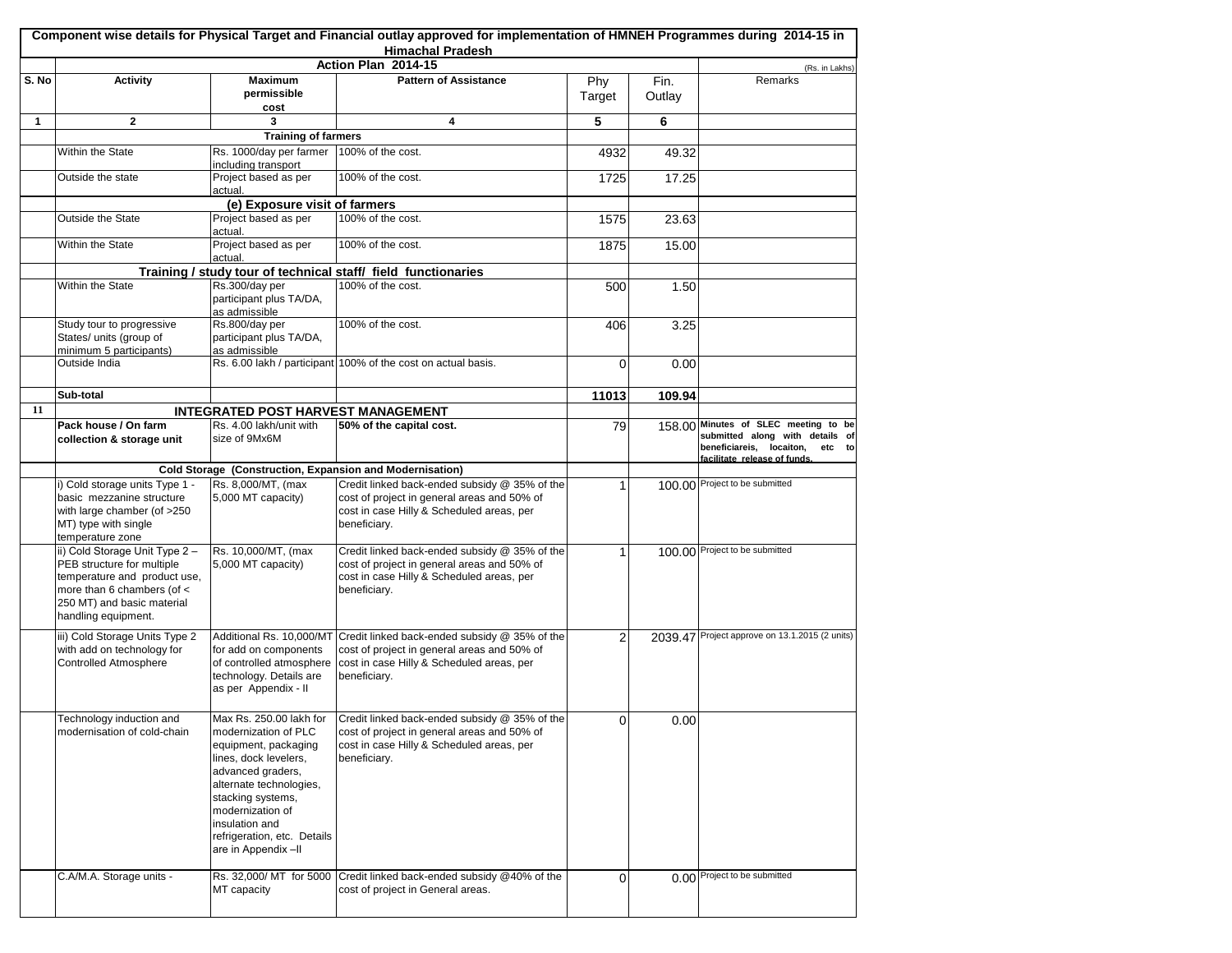|       |                                                                                                                                                                 |                                                                                                                                                  | <b>Himachal Pradesh</b>                                                                                                                                      |               |                |                                                                                                                                             |
|-------|-----------------------------------------------------------------------------------------------------------------------------------------------------------------|--------------------------------------------------------------------------------------------------------------------------------------------------|--------------------------------------------------------------------------------------------------------------------------------------------------------------|---------------|----------------|---------------------------------------------------------------------------------------------------------------------------------------------|
|       |                                                                                                                                                                 |                                                                                                                                                  | Action Plan 2014-15                                                                                                                                          |               |                | (Rs. in Lakhs)                                                                                                                              |
| S. No | <b>Activity</b>                                                                                                                                                 | <b>Maximum</b><br>permissible<br>cost                                                                                                            | <b>Pattern of Assistance</b>                                                                                                                                 | Phy<br>Target | Fin.<br>Outlay | Remarks                                                                                                                                     |
| 1     | $\mathbf{2}$                                                                                                                                                    | 3                                                                                                                                                | 4                                                                                                                                                            | 5             | 6              |                                                                                                                                             |
|       | Refer vans/containers (general Rs. 26.00 lakh for 9 MT<br>areas)                                                                                                | (NHM & HMNEH), and<br>prorata basis for lesser<br>capacity, but not below 4<br>MT.                                                               | Credit linked back-ended subsidy @ 35% of the<br>cost of project in general areas and 50% of<br>cost in case of Hilly & Scheduled areas, per<br>beneficiary. | $\Omega$      |                | 0.00 Project to be submitted                                                                                                                |
|       | Ripening chamber<br>project in general areas                                                                                                                    | Rs. 1.00 lakh/MT.                                                                                                                                | -do-                                                                                                                                                         | 0             |                | 0.00 Project to be submitted                                                                                                                |
|       | Evaporative / low energy<br>cool chamber (8 MT)                                                                                                                 | Rs. 5.00 lakh/unit                                                                                                                               | 50% of the total cost.                                                                                                                                       | 0             |                | 0.00 Minutes of SLEC meeting to be<br>submitted along with details of<br>beneficiareis, locaiton, etc to facilitate<br>release of funds.    |
|       | Primary/ Mobile / Minimal<br>processing unit                                                                                                                    | Rs. 25.00 lakh/unit.                                                                                                                             | Credit linked back-ended subsidy @ 40% of the<br>capital cost of project in general areas and 55%<br>in case of Hilly & Scheduled areas, per<br>beneficiary. | $\Omega$      |                | 0.00 Project to be submitted                                                                                                                |
|       | Low cost onion storage<br>structure (25 MT)                                                                                                                     | Rs. 1.75 lakh/per unit                                                                                                                           | 50% of the total cost.                                                                                                                                       | 0             |                | 0.00 Minutes of SLEC meeting<br>to be<br>submitted along with details of<br>beneficiareis, locaiton, etc to facilitate<br>release of funds. |
|       | Sub-total                                                                                                                                                       |                                                                                                                                                  |                                                                                                                                                              | 83            | 2397.47        |                                                                                                                                             |
|       | Sub-total                                                                                                                                                       |                                                                                                                                                  |                                                                                                                                                              | 0.00          | 0.00           |                                                                                                                                             |
|       | <b>FOOD PROCESSING</b>                                                                                                                                          |                                                                                                                                                  |                                                                                                                                                              |               |                |                                                                                                                                             |
|       | Food processing units                                                                                                                                           | Rs. 800 lakh/unit                                                                                                                                | Credit linked back ended capital investment<br>assistance of 50% of cost in the States of J&K,<br>Himachal and Uttarakhand                                   | 12.00         |                | 800.00 Project to be submitted. Including<br>pending liabilities for 2013-14.                                                               |
|       | Sub-total                                                                                                                                                       |                                                                                                                                                  |                                                                                                                                                              | 12.00         | 800.00         |                                                                                                                                             |
|       | <b>SPECIAL INTERVENTIONS</b>                                                                                                                                    |                                                                                                                                                  |                                                                                                                                                              |               |                |                                                                                                                                             |
|       | Innovative interventions not<br>covered under any GOI<br>schemes                                                                                                | 10% of outlay                                                                                                                                    | 50% of cost, based on project proposal.                                                                                                                      | 0.00          |                |                                                                                                                                             |
|       | Tackling of emergent<br>/unforeseen requirements of<br><b>SHMs</b>                                                                                              | Rs.20.00 lakh                                                                                                                                    | 50% of cost, based on project proposal.                                                                                                                      | 2.00          | 20.00          |                                                                                                                                             |
|       | Sub-total                                                                                                                                                       |                                                                                                                                                  |                                                                                                                                                              | 2.00          | 20.00          |                                                                                                                                             |
| 13    |                                                                                                                                                                 | <b>Mission Management</b>                                                                                                                        |                                                                                                                                                              |               |                |                                                                                                                                             |
|       | State & Districts Mission<br>Offices and implementing<br>agencies for administrative<br>expenses, project, preparation,<br>computerization, contingency<br>etc. | 5% of total annual<br>expenditure on the basis<br>of appraised needs to<br><b>State Horticulture</b><br>Mission (SHM) /<br>implementing Agencies | 100% assistance.                                                                                                                                             |               | 94.77          |                                                                                                                                             |
|       | Institutional Strengthening,<br>hire/purchase of vehicles,<br>hardware/software                                                                                 | Project based                                                                                                                                    | 100% assistance.                                                                                                                                             | 0             | 95.40          |                                                                                                                                             |
|       | Seminars, conferences, workshops, exhibitions, Kisan<br>Mela, horticulture shows, honey festivals etc.                                                          |                                                                                                                                                  |                                                                                                                                                              |               |                | Minutes of SLEC meeting to be<br>submitted along with details of<br>beneficiareis, locaiton, etc to facilitate                              |
|       | State level                                                                                                                                                     | Rs. 3.00 lakh / event                                                                                                                            | 100% assistance subject to a maximum of<br>Rs.3.00 lakh per event of two days.                                                                               | 2             | 6.00           |                                                                                                                                             |
|       | District level                                                                                                                                                  | Rs. 2.00 lakh / event                                                                                                                            | 100% assistance subject to a maximum of<br>Rs.2.00 lakh per event of two days.                                                                               | 7             | 14.00          |                                                                                                                                             |
|       | Information dissemination<br>through publicity, printed<br>literature etc and local<br>advertisements                                                           | Rs. 0.40 lakh/ block                                                                                                                             | 100% of cost.                                                                                                                                                | 20            | 8.00           |                                                                                                                                             |
|       | Development of technology<br>packages in electronic form to<br>be shared through IT network                                                                     | Rs. 1.00 lakh/ district                                                                                                                          | 100% of Cost                                                                                                                                                 | $\Omega$      | 0.00           |                                                                                                                                             |